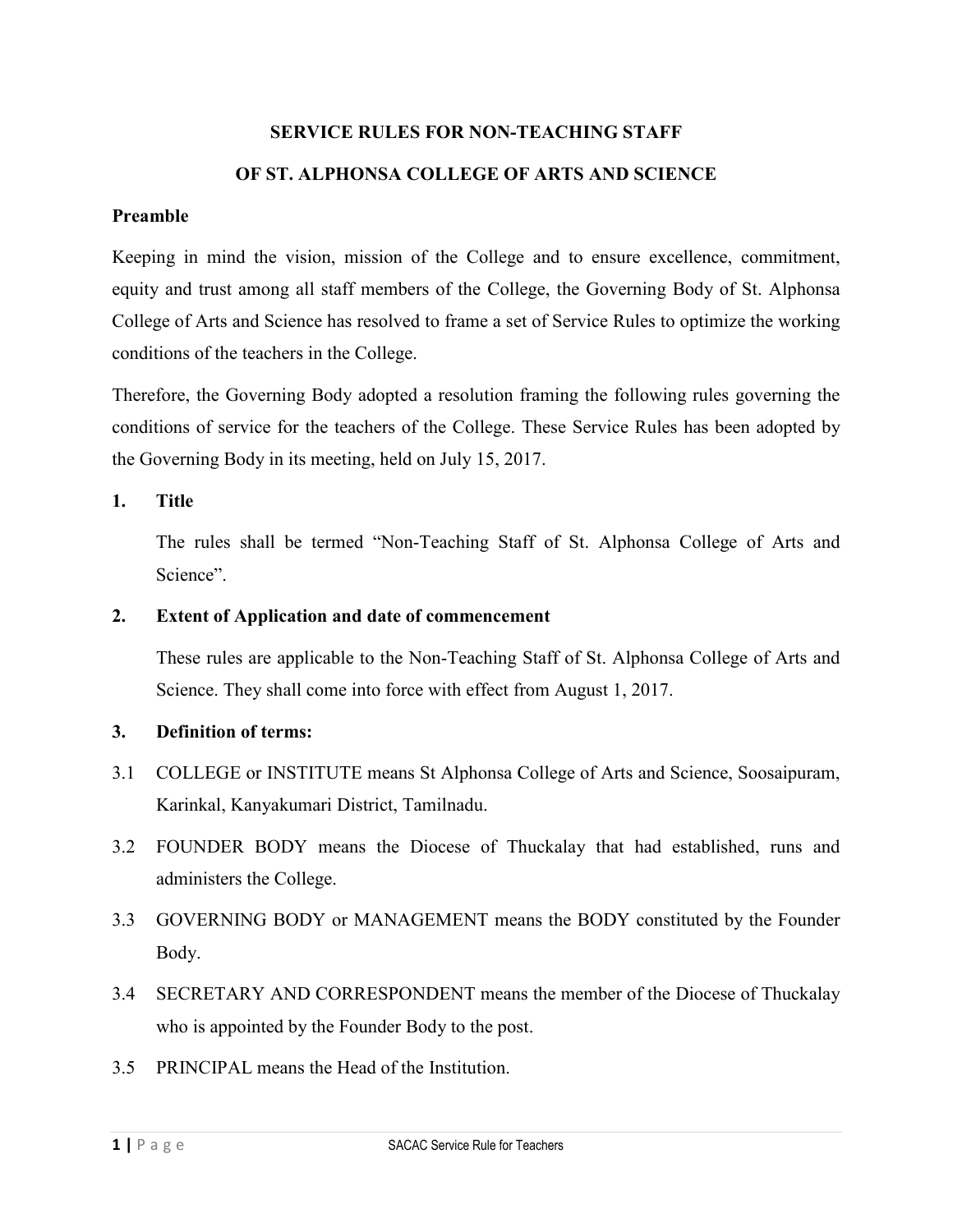- 3.6 STAFF or EMPLOYEE means teaching Staff employed in the College or any other staff involved for maintenance of standards in Education, administration, quality functioning and services, as decided by Governing Body.
- **4. Categories of Non-Teaching Staff:** The categories of non-teaching staff is in the following, though it is not an exhaustive list:
- 4.1 Office Superintendent
- 4.2 Placement and Public Relations Officer
- 4.3 Campus Care Manager
- 4.4 College Counselor
- 4.5 Accountant
- 4.6 Lab Assistants
- 4.7 Library Assistants
- 4.8 System Administrator
- 4.9 Clerical Staff
- 4.10 Maintenance Staff, such as, Electrician, Plumber, etc.
- 4.11 Drivers
- 4.12 Support Staff (Sweepers)
- 4.13 Gardener
- 4.14 Security
- **5. Recruitment**
- 5.1 The Governing Body will constitute a Selection Board. The appointment will be made on the recommendation of the Selection Board.
- 5.2 The Selection Board comprises of the following members
	- (a) Manager
	- (b) Secretary and Correspondent as Convenor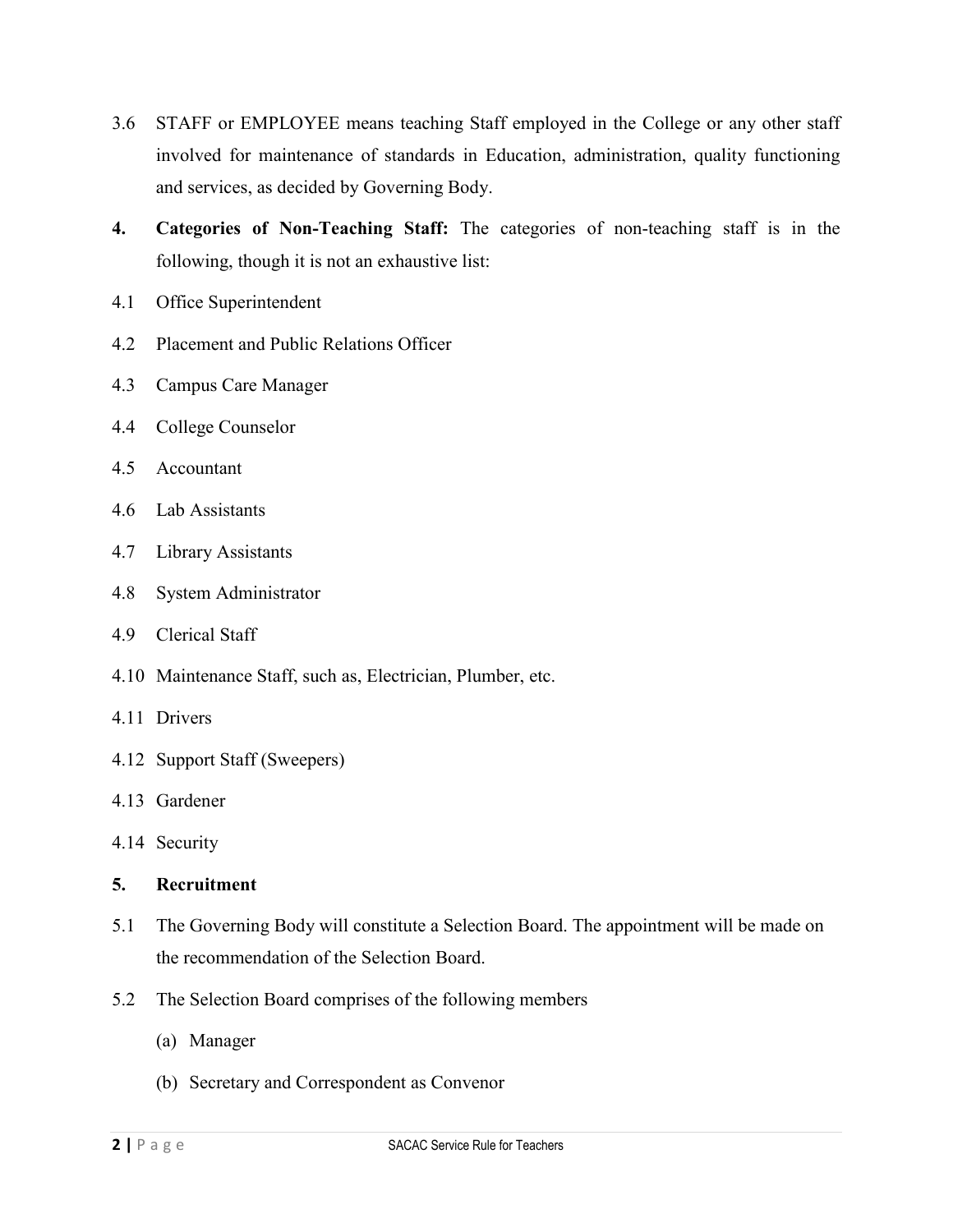- (c) Principal
- (d) Director
- (e) Dean / Vice Principal
- (f) Coordinator of IQAC
- (g) One teacher representative
- 5.3 Qualification: The Qualification shall be fixed as per the post by the Governing Body.
- 5.3.1 Probation and Confirmation:
- 5.3.2 An appointed candidate shall be on probation for a period of one year from the date of joining. The Governing Body may extend this period for another year with stated reasons. Notice of extension of probation / termination will be given to the employee in writing, one month before the end of the probationary period.
- 5.3.3 The employee cannot take for granted the continuity / confirmation of service unless and until it is given in writing by the Secretary and Correspondent on behalf of the Governing Body.

## **6. Salary and Benefits**

- 6.1 The College works out **College's Own Salary** according to its particular situation and has it approved by the Founder Body.
- 6.2 The College is contracted with a particular teaching staff and therefore, it has the discretion to pay the salary it is able to / deems fit.
- 6.3 No staff of the College has the right to make claims of additional salary based on the emoluments / allowances / facilities provided to another appointed staff in the College.

## **7. Service Agreement**

- 7.1 At the time of recruitment to the post in the College, a service agreement should be executed between the College and the staff concerned and a copy of the same should be deposited with the Secretary and Correspondent duly signed by both the parties.
- 7.2 Depending on the category of the post, the staff trainings are compulsory.
- 7.3 The training programs may be in house or in other institutions.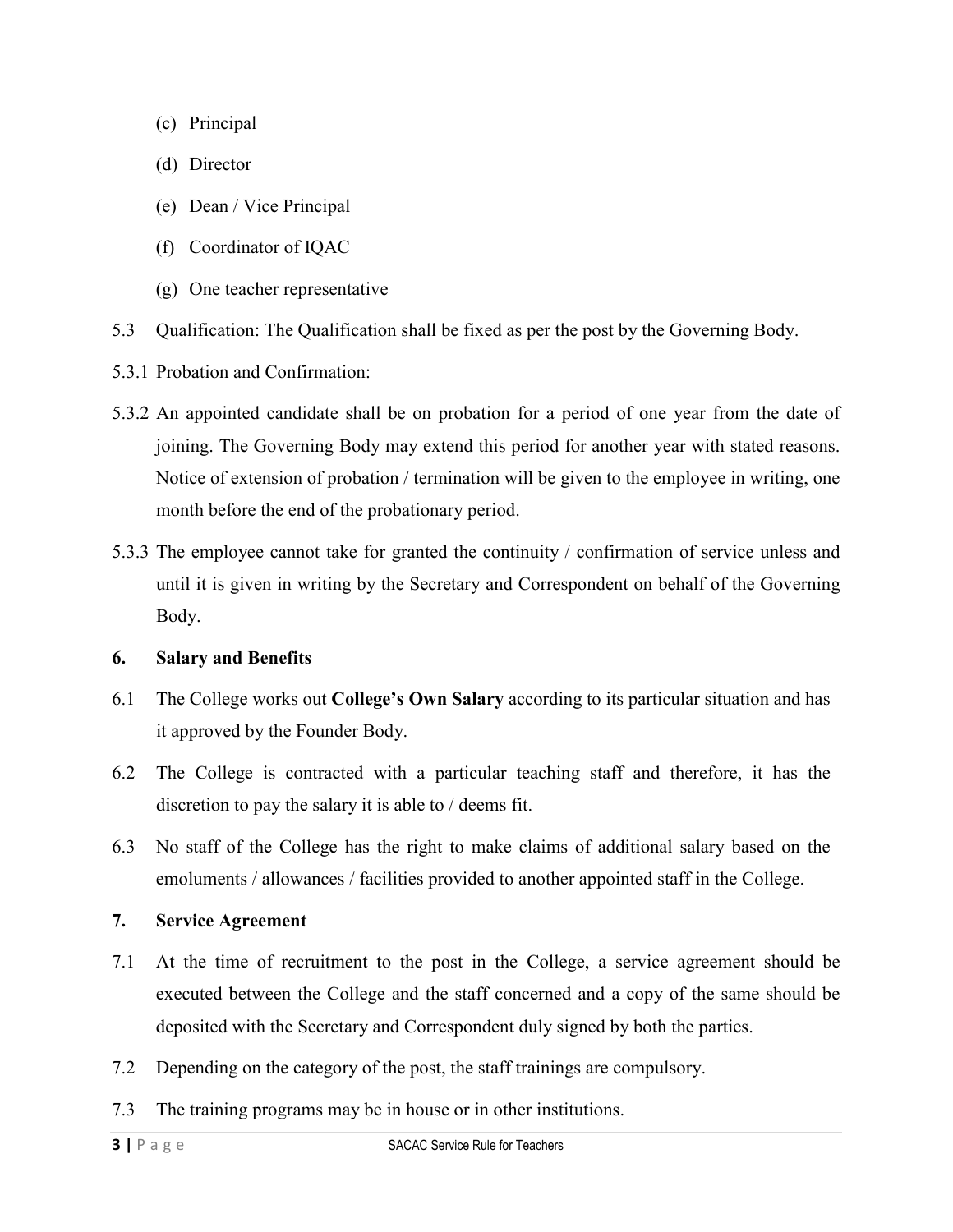# **8. Working Hours**

- 8.1 The working hours shall be determined according to the category of staff and the post in which a particular staff is appointed.
- 8.2 The daily working hours shall be clearly informed to the staff at the time of appointment / joining a category of post in the College.

# **9. Code of Conduct**

- 9.1 All the Staff shall observe the following code of conduct:
	- (a) Every employee shall, at all times, maintain absolute integrity and devotion to duty and abstain from any activity that is unbecoming of an employee of an educational institution.
	- (b) Every employee shall abide by and comply with the rules and regulations of the Institution and directions of his / her superior authorities, under whose superintendence or control, he / she is placed.
	- (c) Every employee shall extend utmost courtesy and attention to all persons with whom s/he is to deal with in the course of his / her duties.
	- (d) Every employee shall endeavour to promote the interest of the Institution and shall not act in any manner prejudicial thereto.
	- (e) No employee shall engage in any political activity within the premises of the Institution.
	- (f) No employee shall engage directly or indirectly in any trade or business or undertake any other employment. For undertaking honorary work of a social and charitable nature or work of a literary, artistic or scientific character the employee shall obtain prior permission of the authority.
	- (g) An employee of the College shall strictly abstain from intoxicating drink or drug while in the campus.
	- (h) Obligation to maintain secrecy: Every employee shall maintain the strictest secrecy regarding confidential matters concerning the institution and shall not divulge, directly or indirectly, any information of confidential nature either to a member of the public or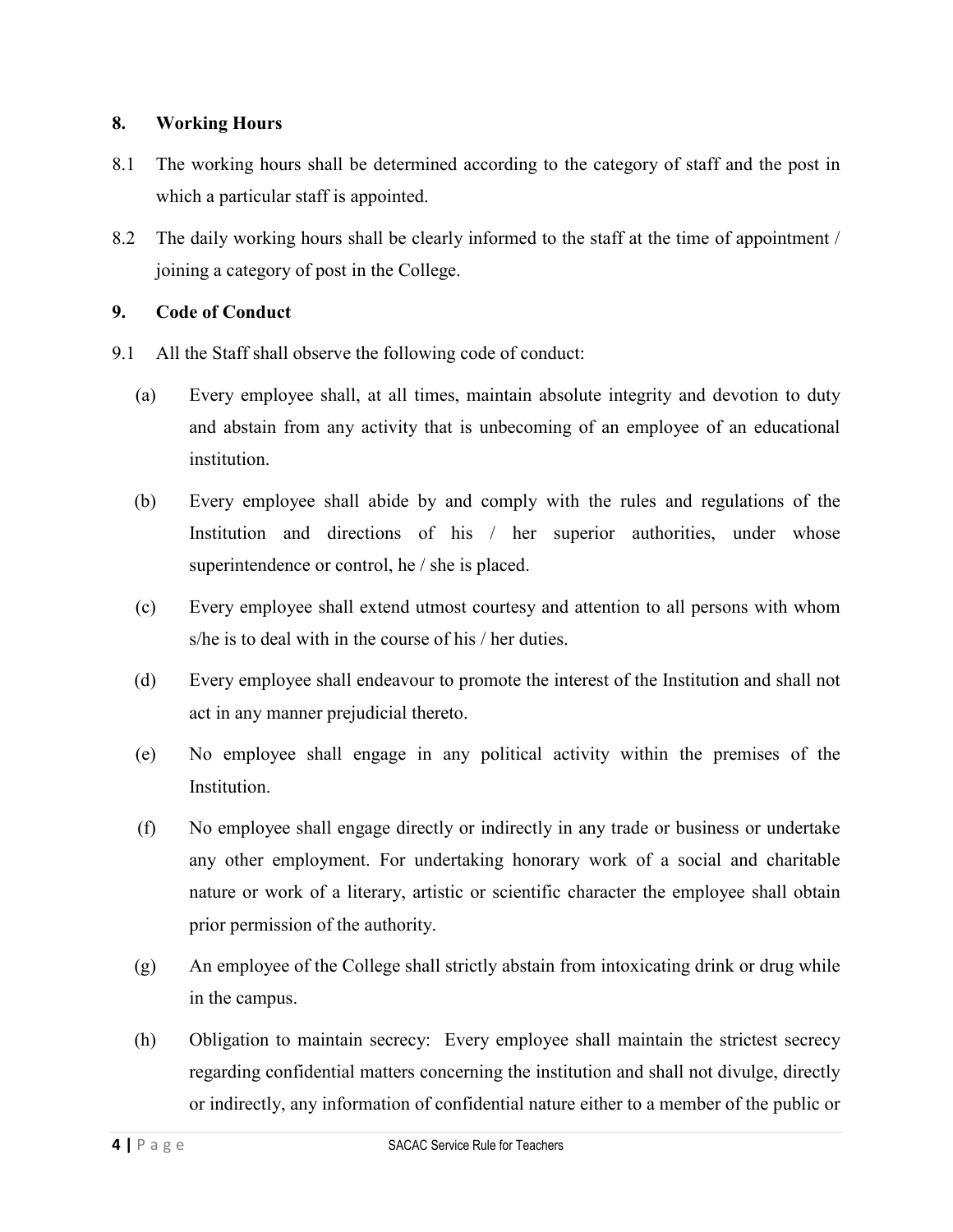another staff, unless instructed to do so by a superior authority in the discharge of his / her duties.

- (i) An employee of the College shall not, without the prior permission of the Secretary and Correspondent / Principal, engage in any trade or business or adventure by himself or through any member of his / her family, undertake, accept, engage, solicit or seek any outside employment or office while on duty whether stipendiary or honorary.
- (j) No employee of the College shall enter into any partnership, accept any fees, endowment or commission whatsoever from any part other than the College, except with the prior permission of the Secretary and Correspondent / Principal.
- (k) Acceptance of gifts: An employee shall not solicit or accept any gift from a student of the College or from any subordinate employee, provided that such gifts, grants and donations shall be received by an employee in the official discharge of his duties for the College.
- (l) Sexual abuse of another staff / students / minors elicits dismissal of the employee without any prior notice.

# **10. Leave Rules**

- (a) Leave is earned by actual duty only.
- (b) Leave cannot be claimed as a matter of right. When the exigencies of service so require discretion to refuse or revoke leave of any description is reserved to the College authority to grant it.

# **10.1 Casual Leave**

- 10.1.1 All probationary and permanent employees are entitled to 12 days of casual leave.
- 10.1.2 Casual leave is not a matter of right; it has to be sanctioned prior to the day of leave. The staff needs to make necessary adjustments to take care of the duties and responsibilities that are assigned to them with other staff while on leave.
- 10.1.3 Casual leave may be affixed or prefixed to any holiday or Sunday but the total period including the holiday or Sunday shall not exceed 5 days at a time. Sundays and holidays falling within the period of casual leave shall not be counted as part of the casual leave.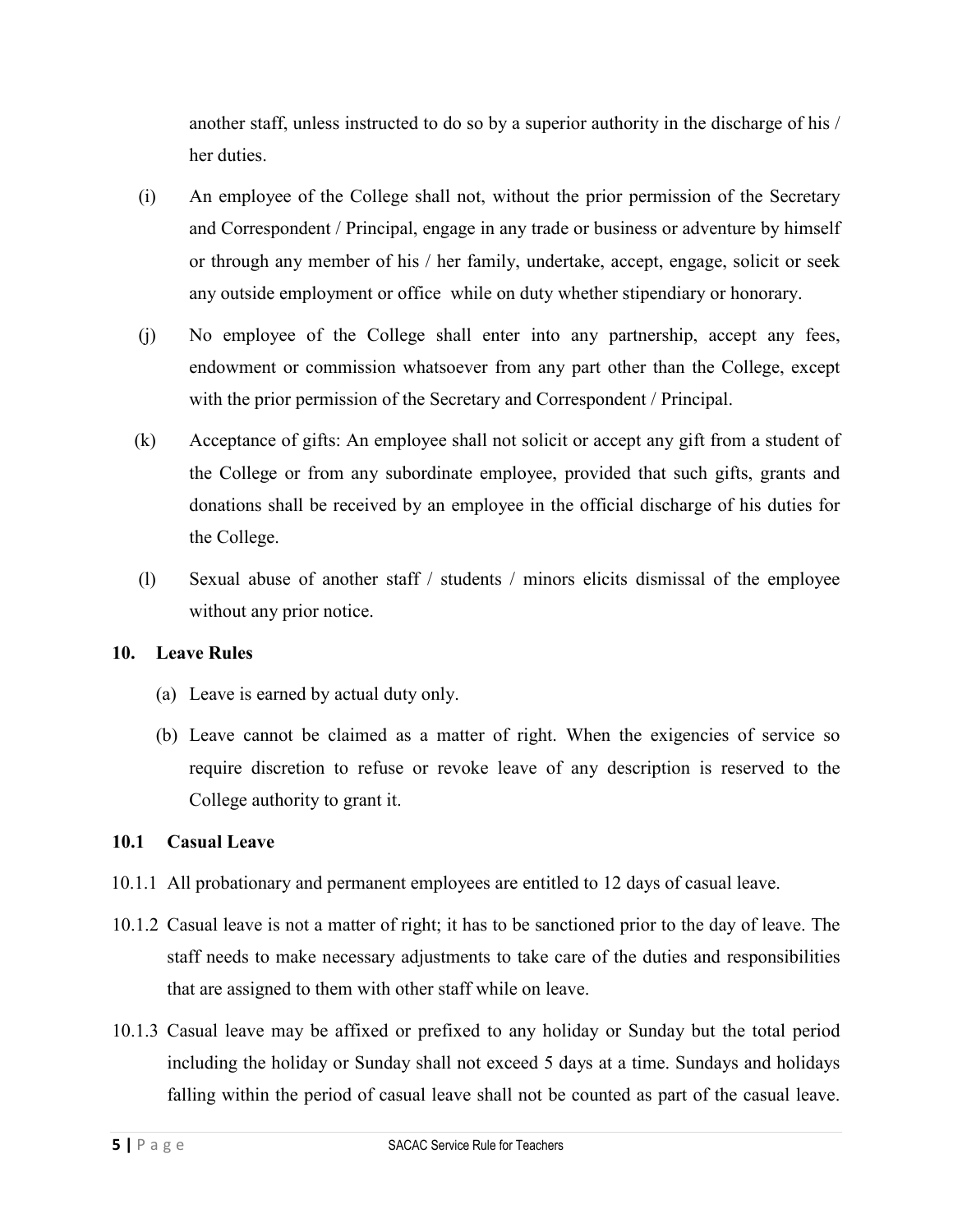Casual leave shall not be affixed or prefixed to any long vacations.

- 10.1.4 Temporary employees / employees on contract after three months of service may get a proportionate number of days for casual leave.
- 10.1.5 Casual leave cannot be accumulated and cannot be combined with any other kind of leave and vacation.

## **10.2 Medical Leave**

10.2.1 15 days of medical leave is permitted to all permanent employees during the course of the year. A medical certificate with supporting documents such as records of admission in hospital, hospital discharge summary, etc. are to accompany the leave application for such leave.

#### **10.3 Maternity Leave**

- 10.3.1 Female employees with a permanent appointment are entitled to maternity leave for three months with full salary and allowances, or as applicable with their membership in Employees' State Insurance Corporation (ESIC).
- 10.3.2 In calculating three months, calendar months are taken into account and all holidays occurring in those months are included in maternity leave.
- 10.3.3 Notice of maternity leave should be given at least one month prior to the leave.
- 10.3.4 Maternity Leave is to be taken at least two weeks prior to confinement.
- 10.3.5 Maternity leave may also be granted in case of mis-carriage; subject to the condition of availing such leave for not more than 30 days and the application for leave is supported by a medical certificate.
- 10.3.6 Maternity leave can be availed maximum of twice in entire service career.
- 10.3.7 In the case of still-born delivery, the grant of Maternity leave exceeding the above limit shall also be admissible. During such period, she shall be paid leave salary equal to the pay drawn immediately before proceeding on leave.
- 10.3.8 Maternity leave more than twice may be availed without salary.

## **10.4 Study Leave**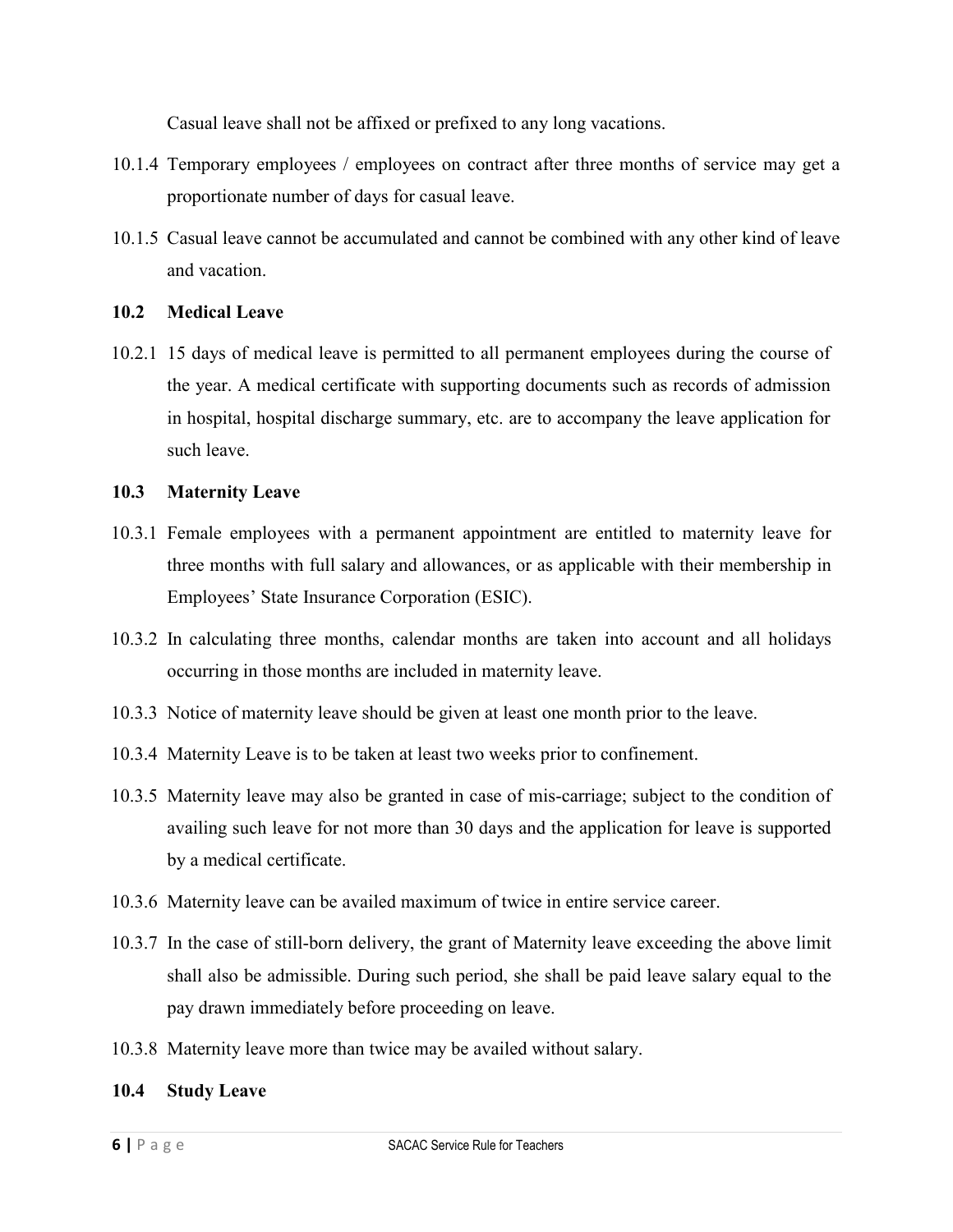- 10.4.1 Study leave with benefits is permitted only for those with the status of permanent appointment. The staff is required to obtain permission or notify the College authorities prior to enrolment in courses for professional and academic enhancement.
- 10.4.2 With the prior sanction of the Governing Body, a study leave not exceeding 10 days may be sanctioned to staff members who are appearing for an examination to further their qualifications.
- 10.4.3 Study leave without pay for one / two years can also be granted to a confirmed member of the staff on condition that the course of study enhances his / her contribution to his post / duties and responsibilities in the College.

## **10.5 Duty Leave**

- 10.5.1 Duty leave may be given for attending meetings in the affiliating University or where a staff is invited to share expertise in the field of work, government or NGO; and
- 10.5.2 For performing any other duty assigned by the College that may require such leave.
- 10.5.3 The duration of leave should be such as may be considered necessary by the College authority on each occasion.
- 10.5.4 The leave shall be granted on full pay, provided that the staff do(es) not receive remuneration for the services rendered.

## **11. Application for other employment opportunities**

A permanent staff may apply for other employment opportunities, with timely information to the Secretary and Correspondent through the Principal of the College in writing with details of the post and the institution / organisation.

## **12. Age of Superannuation**

- 12.1 The retiring age for permanent staff is the same as that of the employees of the Government of Tamilnadu.
- 12.2 Subject to availability of vacant position, need and fitness, staff shall also be re-employed on contract appointment beyond retirement by superannuation. Re-employment beyond the age of Superannuation shall, however, be done selectively, for a limited period of 2 years in the first instance and then for another further period of 1 years purely on the basis of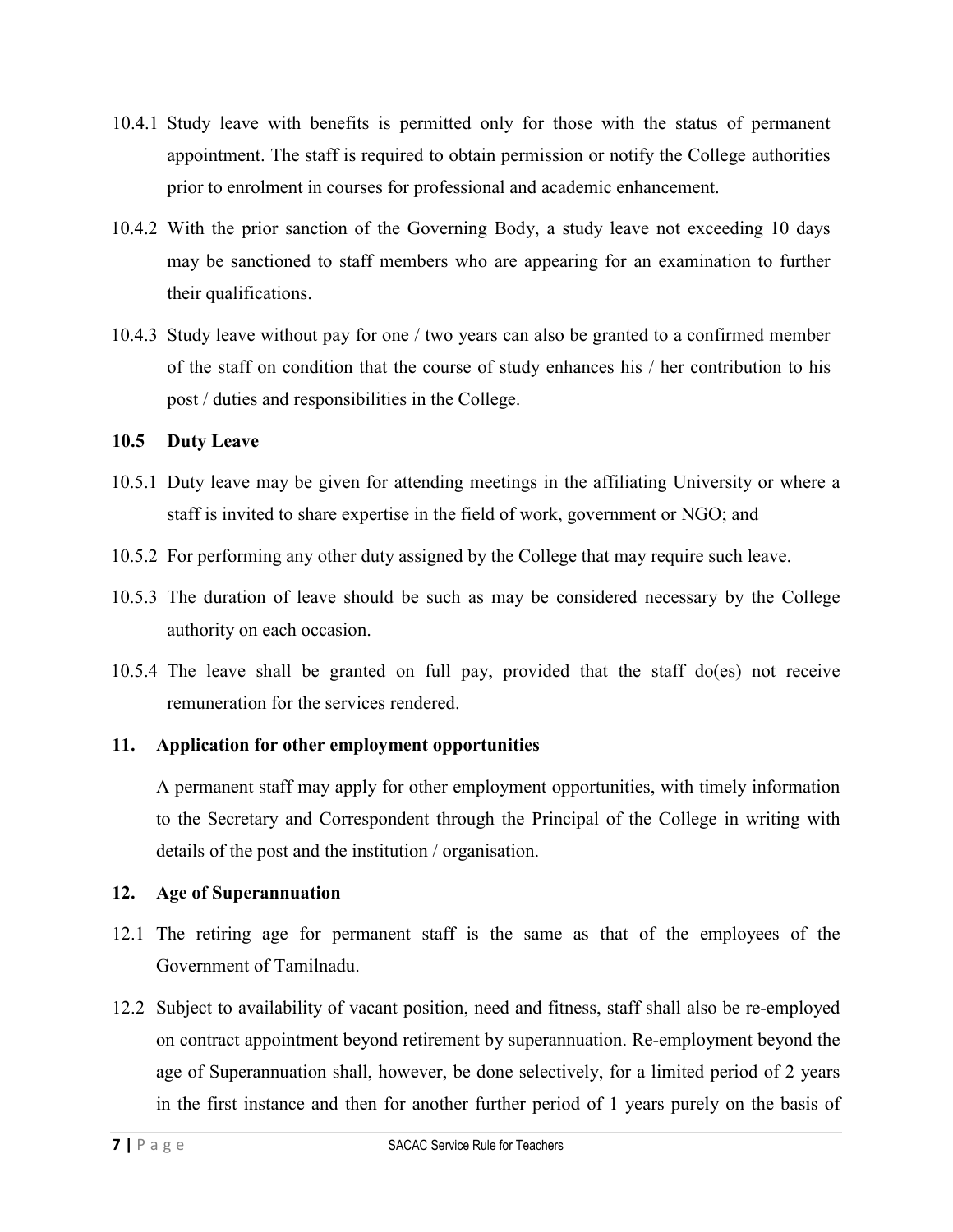merit, experience, area of specialization and only against available vacant positions without affecting selection or promotion prospects of other eligible staff.

# **13. Resignation from Service**

- 13.1 A probationer may resign or be terminated from his / her service with one month's notice or by payment of one month's salary in lieu of such notice and / or as per the service conditions in the appointment letter.
- 13.2 A confirmed employee may resign from his / her service with 45 days' notice or one and half months' (45 days) salary in lieu of such notice and / or as per the service conditions in the letter of confirmation.

# **14. Compulsory Retirement**

- 14.1 If an employee becomes permanently incapacitated by any physical injury or mental infirmity, the Governing Body will have the discretion to retire him / her compulsorily notwithstanding the provision regarding age of retirement under the provision of the Service Rules.
- 14.2 A teacher who is compulsorily retired under the provision of this clause shall be entitled to all the retirement benefits viz. provident fund, Gratuity, etc.
- 14.3 If situation arises, an expert opinion will be sought by Governing Body. The Governing Body may instruct the person concerned to undergo a fitness test.

## **15. Misconduct, Suspension, Penalties, Appeal**

- 15.1 Violation of the Code of conduct by an act of commission or omission will be constructed as misconduct. Any act of misconduct by a staff shall call for appropriate disciplinary action.
- 15.2 These act of commission or omission could be summed up under the following list which is illustrative and not exhaustive:
	- (a) Neglect of duty by way of sleeping on duty, or lax behaviour and attitude towards time.
	- (b) Want of diligence in the performance of duty, or violation of the orders of the College authority or officer / person(s) appointed in supervisory roles.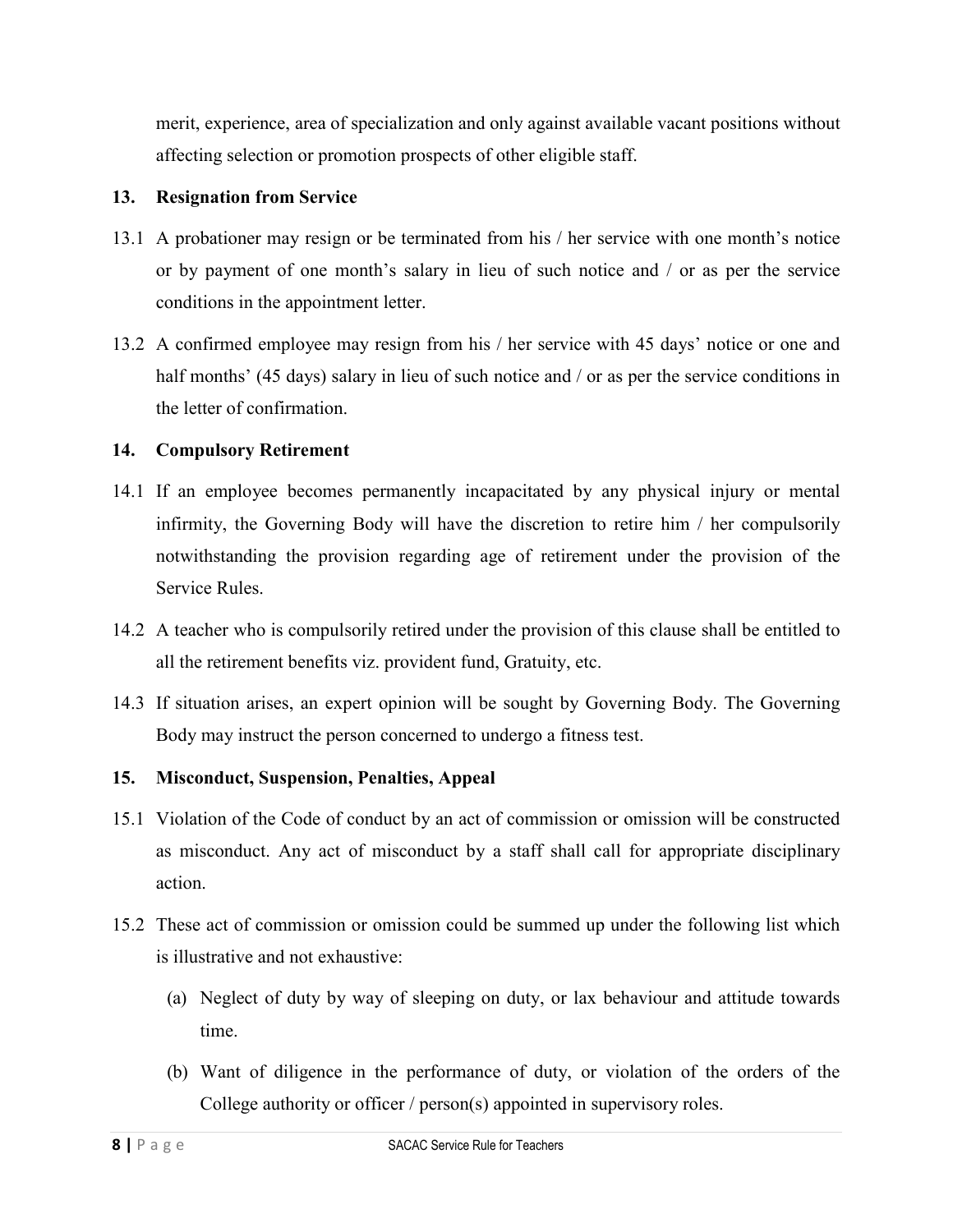- (c) Irregularity in attendance, taking leave without sanction.
- (d) Insubordination
- (e) Moral delinquency affecting the discipline, moral standards and reputation of the College.
- (f) Theft or causing damage to property, fraud
- (g) Holding any meeting, distributing handbills, notices, leaflets, booklets, pamphlets, posters in the College premises without prior written permission from the College authority.
- (h) Using indecent language or making false allegations.
- (i) Unauthorised collection of money, carrying on any kind of business in the College premises.
- (j) Coming to work in a state of drunkenness or getting drunk during the period of work; being under the influence of drugs.
- (k) Violation of confidentiality or giving information to unauthorised persons.
- (l) Non-acceptance of a College notice at the registered address of the employee.
- (m) Any other act or omission that in general understanding would be detrimental to the objectives of the College.
- 15.3 The College has the right to impose penalties or call for disciplinary action after assessing the gravity of the misconduct.
- 15.4 Penalties:
- 15.4.1 Minor penalties may include Censure, or Recovery of damage or loss incurred by the College from the individual, or Suspension from duty without pay for a period not exceeding seven days.
- 15.4.2 Major penalties may consist of (a) Withholding of increment (b) Compulsory termination of service (c) Dismissal. The application of the above penalties shall be decided by the Competent Authority.
- 15.5 Disciplinary Authorities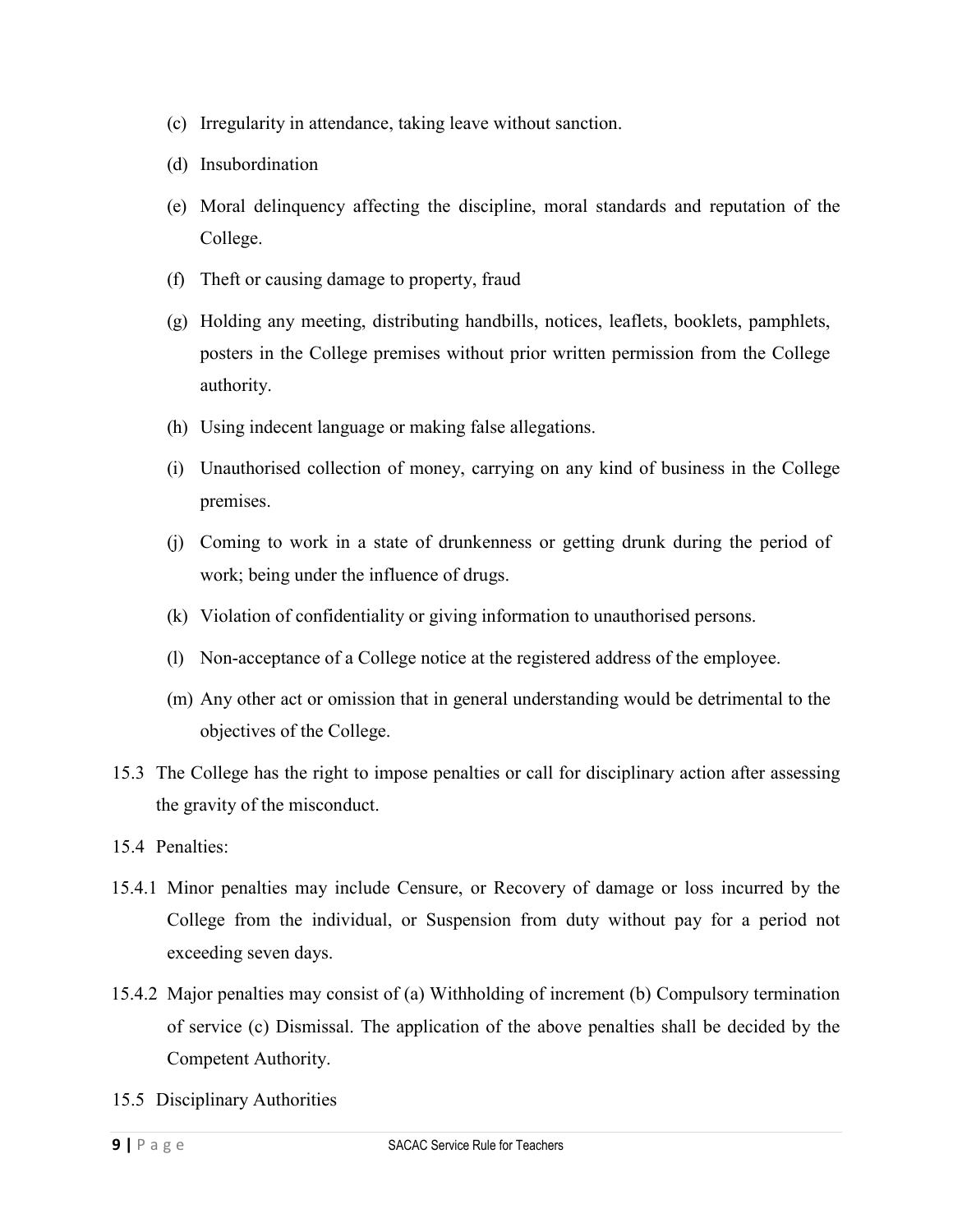- 15.5.1 The Secretary and Correspondent, on behalf of the Governing Body, shall be the Disciplinary Authority in respect of all acts of misconduct which warrant only minor penalties as defined above. He shall refer to all actions proposed to be taken, to the Governing Body, and the Governing Body shall advise the Secretary and Correspondent as to the action to be taken against the delinquent staff member.
- 15.5.2 The Secretary and Correspondent shall appoint a 5 member Disciplinary Committee consisting of Principal / Director / Dean / Vice-Principal / HoD / teaching staff / Nonteaching staff and a Female Member of the Staff in respect of all cases of misconduct, which warrant the imposition of a major penalty as defined above. The Disciplinary Committee shall act also through the Grievance Redressal Cell in ordinary and extraordinary matters of complaints concerning the staff. The Grievance Redressal Cell consists of the Secretary and Correspondent / Principal / 2 senior lay staff, one being a lady, and a nominee of the Founder Body, according to the nature of the complaint.
- 15.5.3 The Founder Body shall be the Appellate Tribunal in respect of all cases where a major penalty is sought to be imposed against a member of the staff. The Founder Body shall have the power to reconsider all the evidence produced in the case, admit fresh evidence, if necessary, hear the parties concerned and confirm, modify or set aside any decision of the Governing Body. In which case:
- 15.5.4 The Founder Body shall appoint an Investigative Team consisting of:
	- (a) One representative of the Governing Body.
	- (b) One representative of the aggrieved staff member.
	- (c) One person not connected with either of the two above mentioned categories of whom one shall be a female member, to be appointed by the Founder Body, who will also act as Chairman of the Investigative Team. The decision of the Investigative Team will be considered by the Founder Body by vote and shall be final in regard to the imposition of major penalties.
- 15.6 Procedure for Imposing Minor Penalties
- 15.6.1 No order imposing any of the minor penalties specified above shall be imposed except after: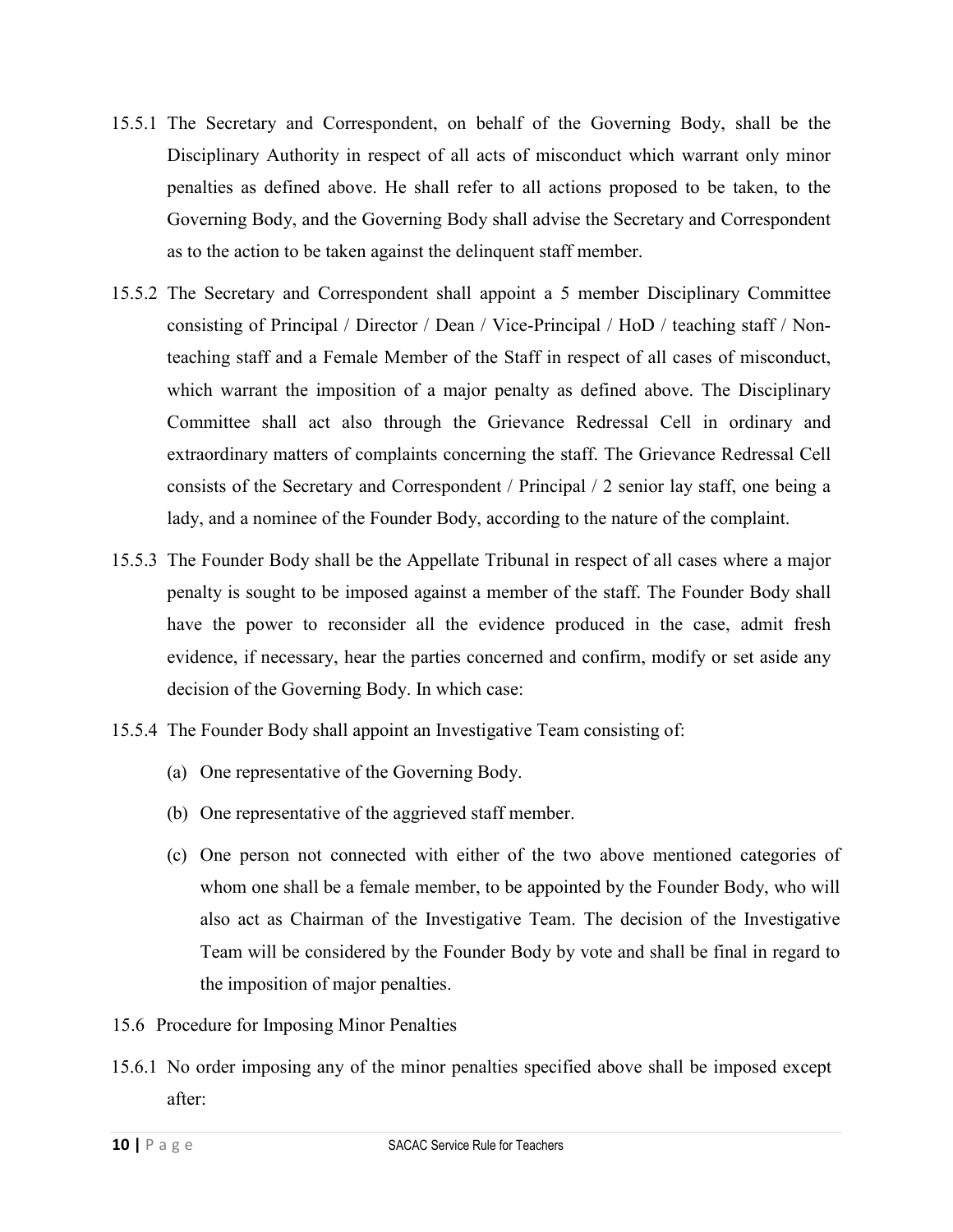- (a) The staff member has been informed in writing by the Secretary and Correspondent of the College of the action proposed to be taken against him / her. The letter to be sent by the Secretary and Correspondent of the College will be accompanied by allegations on the basis of which action is proposed to be taken. The concerned staff member will have to make his / her representation to the Secretary and Correspondent of the College against the action proposed to be taken, within one week from the date of receipt of the notice and s/he shall also intimate as to whether s/he wishes to be personally heard in respect of the allegations against him / her.
- (b) The Secretary and Correspondent has considered the representation, if any, of the concerned member of the staff, and has granted him / her a hearing, if so desired.
- (c) The Secretary and Correspondent has, thereafter, submitted a report to the Governing Body.
- 15.6.2 The Governing Body shall consider the report submitted by the Secretary and Correspondent in connection with the case, and shall advise him concerning the penalty proposed to be imposed on the concerned member of the staff.
- 15.6.3 The Secretary and Correspondent shall proceed to impose such penalty as he may be advised by the Governing Body. The staff member thus penalised, however, is free to appeal to the Founder Body as provided earlier. The decision of the Governing Body shall be final with respect to Minor Penalties.
- 15.7 Procedure for Imposing Major Penalties
- 15.7.1 No order imposing on a staff / employee any of the major penalties specified herein except after holding an enquiry in the manner hereby prescribed.
- 15.7.2 The Secretary and Correspondent shall submit a report to the Governing Body in case of serious misconduct by a member of the staff / employee which may warrant the imposition of a major penalty or penalties, specified above. On consideration of the said report, the Governing Body may direct the Secretary and Correspondent to issue a charge-sheet to the concerned member of the staff / employee. In such a case, the Governing Body shall appoint an Investigation Team to conduct the enquiry against the delinquent.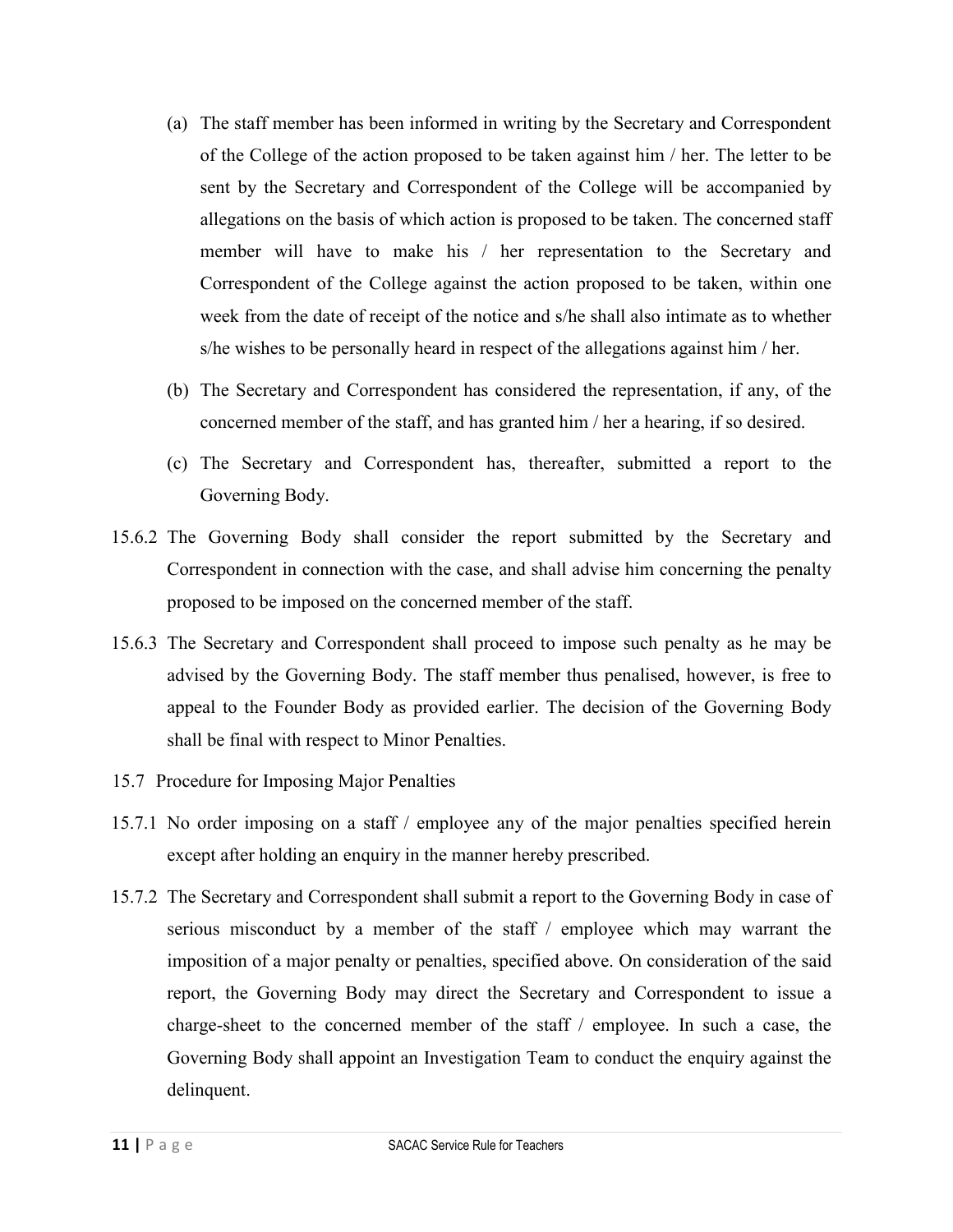- 15.7.3 The staff / employee shall be supplied with a copy of the charge-sheet or / and charges together with a statement of the allegation on which they are based.
- 15.7.4 S/he will be required to submit to the Secretary and Correspondent of the Governing Body within seven days of the receipt of the charges and allegations, a written statement in his / her defence and also state whether s/he desires to be heard in person.
- 15.7.5 The Investigation Team will conduct the Enquiry considering the charge-sheet and written statement of the staff / employee, if any, and giving him / her a hearing, if so desired.
- 15.7.6 The Investigation Team will prepare a Report on the Enquiry with their findings on each of the charges together with reasons and he / she will send the Report to the Secretary and Correspondent of the Governing Body.
- 15.7.7 The Governing Body will be at liberty to either accept or reject the Report and may order a fresh Enquiry on either the full or partial aspect of the charges.
- 15.7.8 The Governing Body will take steps as are considered fit and proper on the basis of the findings of the Investigation Team. If a penalty is to be imposed, the staff / employee may be called upon by the Governing Body to show cause within 10 days concerning the quantum of the penalty.
- 15.7.9 On receiving the cause shown, if any, or after 10 days from the second show-cause notice served to the concerned staff / employee, the Governing Body will proceed to impose such penalties, as it thinks fit. The staff / employee thus penalised may, however, prefer an appeal against such order of penalty in the manner provided below. During this process, if the act was a public scandal, the defaulter may be kept under suspension from duties.
- 15.8 Appeal
- 15.8.1 Appellate Tribunal Founder Body
	- (a) A Staff / Employee against whom an order proposing to impose any of the penalties referred to above has been passed may prefer an appeal to the Founder Body within 15 days of the date of the receipt of such order. During the period of 15 days, the penalty proposed to be imposed shall be kept in abeyance, and if an appeal is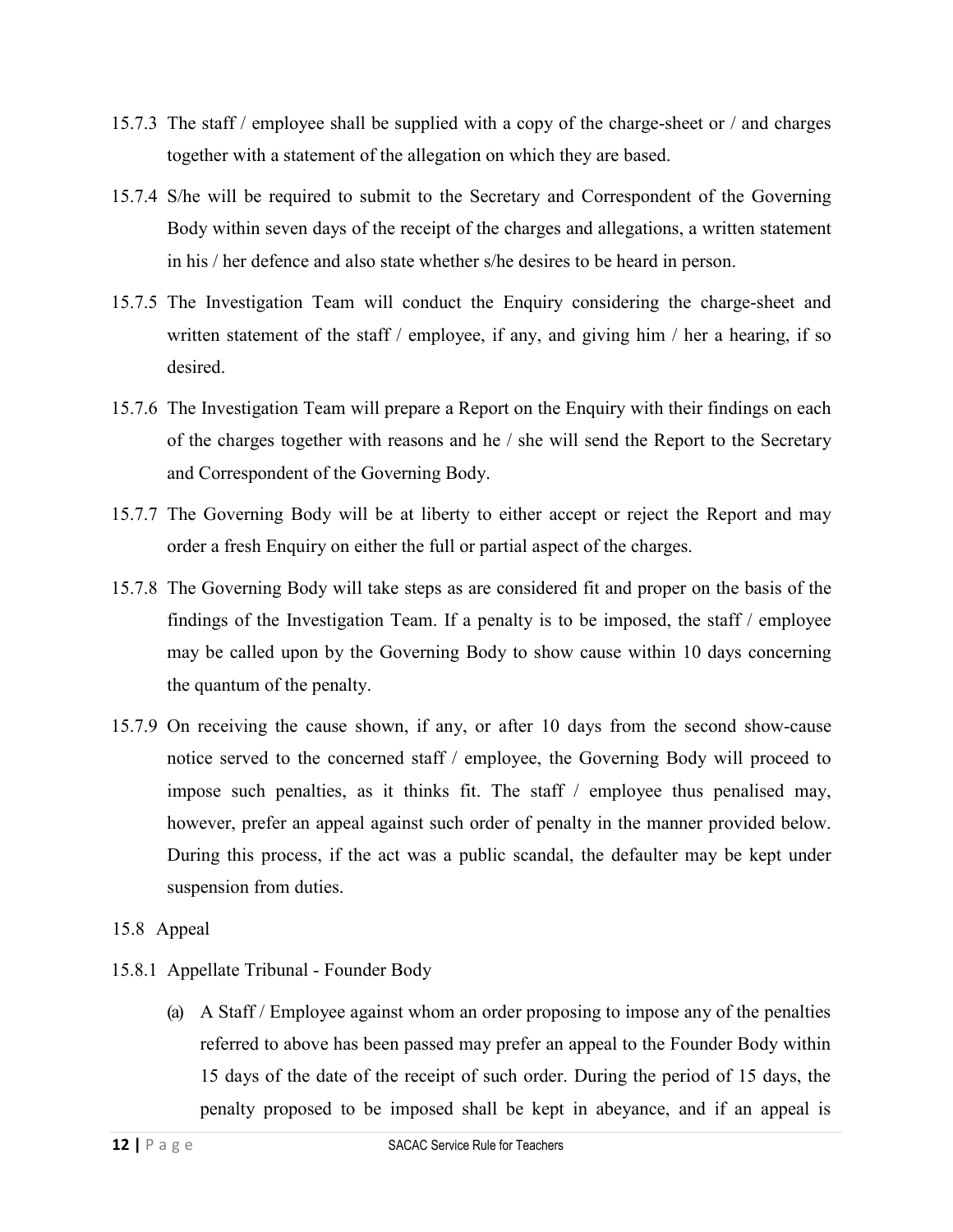preferred, the penalty proposed to be imposed shall remain in abeyance till the disposal of the appeal.

- (b) After considering all aspects of the case, including the submission made by the concerned staff member, the Governing Body and the Investigation Team, the Founder Body as the Final Appellate Tribunal shall pass such orders as it thinks fit and proper and its decision shall be final.
- 15.9 Bar on Representation by Legal Practitioners
- 15.9.1 No legal practitioner shall be allowed to represent either a staff / faculty / employee in the disciplinary and appellate proceedings as described above.
- 15.9.2 The representation shall be made by the person concerned and the authorized representative of the Governing Body.
- 15.10 Suspension
- 15.10.1 The Secretary and Correspondent of the College may, in cases of gross misconduct, indiscipline or negligence of duties, place a staff / employee under suspension pending further action by the Governing Body, which has to confirm or annull the action taken by the Secretary and Correspondent within 15 days.
- 15.10.2 The Secretary and Correspondent of the College, on the instruction of the Governing Body, shall place a staff / employee of the College under suspension in the following cases:
	- (a) Where an Enquiry against him / her is contemplated or where such an Enquiry is pending.
	- (b) Or, where a case against him / her in respect of any criminal offence involving turpitude is under investigation or on trial.
	- (c) Any form of publicity that goes against the institution in media or in any other mode.
	- (d) Any injury done to students: physical, moral or emotional.
	- (e) Such suspension as provided here shall not be construed as a penalty as indicated elsewhere in this document.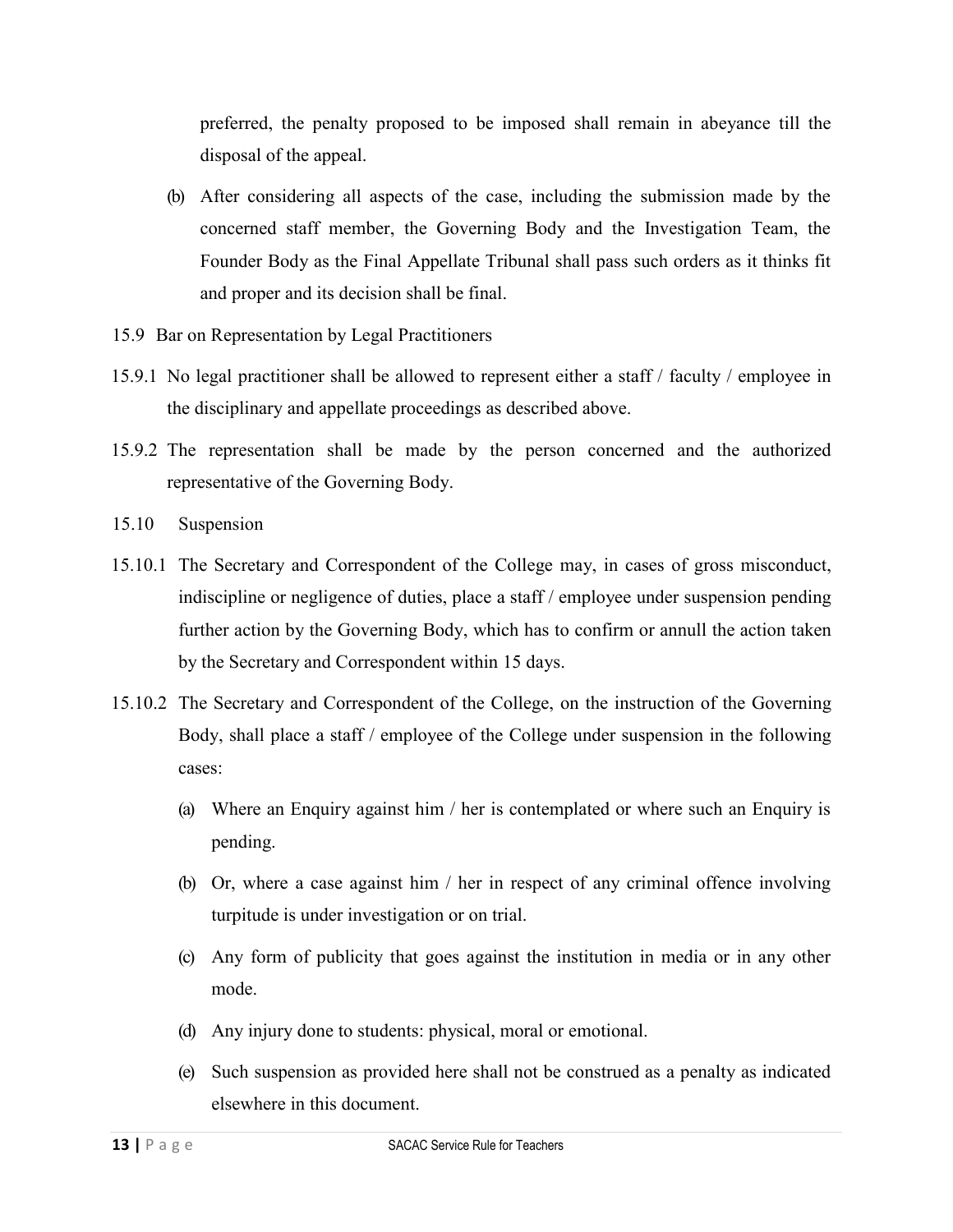- 15.10.3 A staff / employee placed under suspension shall be entitled to receive from the College a monthly subsistence allowance in the following manner:
	- (a) During the first two months of the period of suspension at the rate of fifty per cent of his / her total emoluments.
	- (b) If there is a delay on the part of Governing Body beyond two months in arriving at a decision, the subsistence allowance will continue to be paid at the rate of seventyfive per cent of his / her total emoluments until the Governing Body of the College communicates its decision to the staff / employee concerned.
	- (c) If the member takes up any other paid employment during the period of suspension, s/he shall not be entitled to any subsistence allowance for the period he / she is thus otherwise employed.
	- (d) If the staff / employee is exonerated from all charges, all arrears of pay and allowances will be paid to him / her for the total period of suspension, after adjustment of the subsistence allowance paid.
- 15.11 Grievances
- 15.11.1 A grievance is a genuine complaint an employee may have against the College with regard to the work or benefits due to him / her.
- 15.11.2 A grievance is to be presented in writing to the Grievance Redressal Cell; if the matter needs further consideration, the same shall be forwarded to the Governing Body who will recommend the action to be taken.
- 15.11.3 If the action proposed or taken is not satisfactory to the aggrieved employee an appeal may be made by him / her to the Founder Body.
- 15.11.4 The Founder Body shall appoint a committee with due legal consultations and the decision of the Body shall be binding to settle the matter.
- 15.11.5 Violation of the Code of Conduct by an act of commission or omission will be constructed as misconduct. Any act of misconduct by a staff shall call for appropriate disciplinary action.

## **16. Retirement benefits**